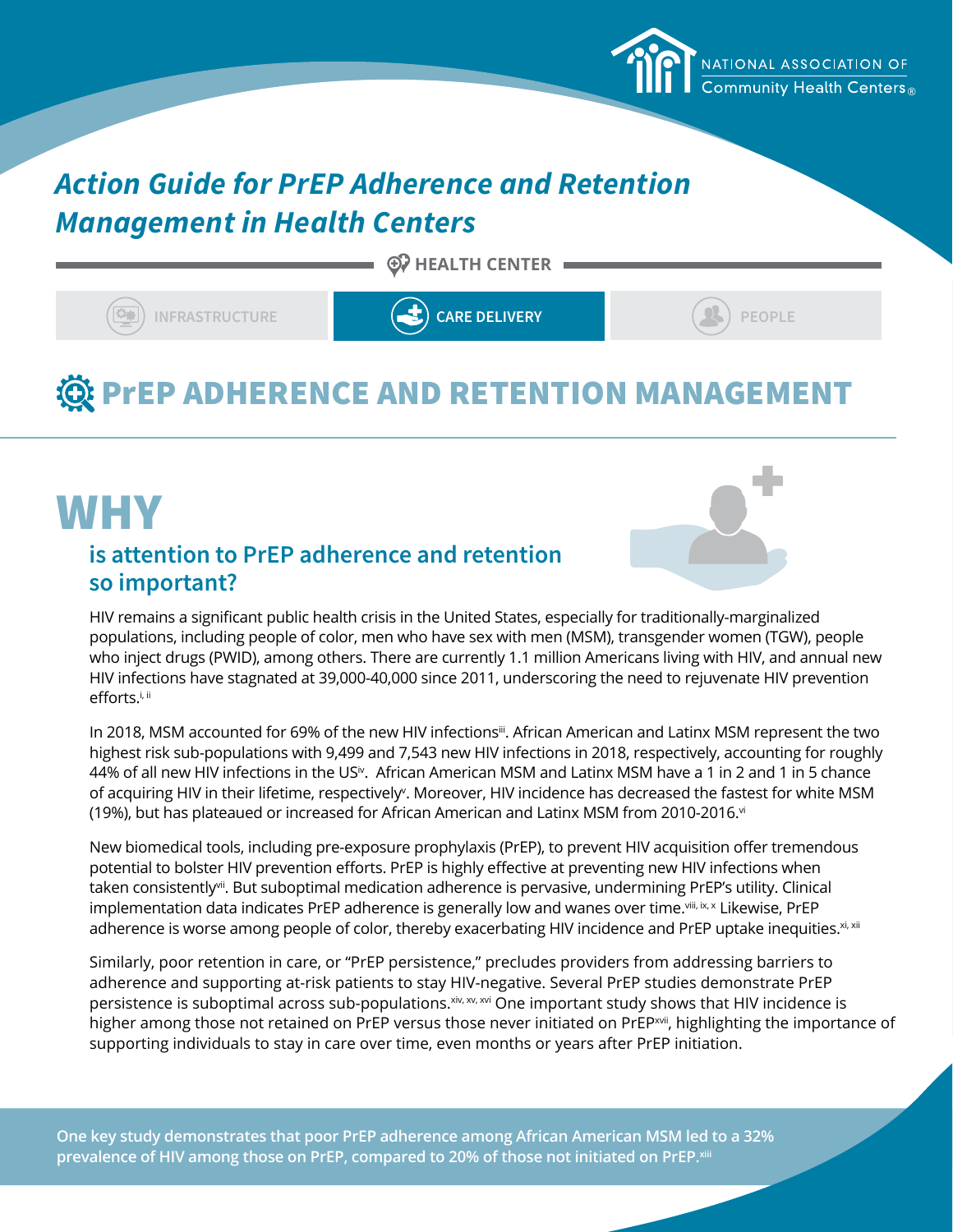



## **We PrEP ADHERENCE AND RETENTION MANAGEMENT**

Community health centers are uniquely positioned to ensure that PrEP works effectively for those at the greatest risk of HIV acquisition. Approximately 29 million people receive services at community health centers, 82% of whom are uninsured or publicly insured and 63% of whom are members of racial/ethnic minorities. xviii By emphasizing PrEP adherence and persistence, health centers can ensure that PrEP works effectively for those at highest risk of infection and contribute to national HIV prevention efforts. This is further supported by the "Ending the HIV Epidemic: A Plan for America (EHE)" initiative that specifically identifies community health centers as one of the main delivery sites of the four pillars of action to end HIV in the United States. xix

### **are the current clinical guidelines for managing PrEP adherence and retention? WHAT**



The United States Preventive Services Task Force (USPSTF) recommends with "Grade A certainty" that providers offer PrEP to all individuals at high risk of HIV acquisition.<sup>xx</sup> Moreover, they stress the importance of adherence in determining PrEP effectiveness. Upon review of the evidence, the USPSTF concluded that:

 *PrEP is of substantial benefit for decreasing the risk of HIV infection in persons at high risk of HIV infection, either via sexual acquisition or through injection drug use. The USPSTF also found convincing evidence that adherence to PrEP is highly correlated with its efficacy in preventing the acquisition of HIV infection.*

The Centers for Disease Control and Prevention (CDC) also emphasizes the importance of adherence and retention in maximizing PrEP outcomes. In the *[PrEP for Prevention of HIV Infection in the United States – 2017 Clinical](https://www.cdc.gov/hiv/pdf/risk/prep/cdc-hiv-prep-guidelines-2017.pdf)  [Practice Guidelines](https://www.cdc.gov/hiv/pdf/risk/prep/cdc-hiv-prep-guidelines-2017.pdf)* the CDC recommends daily PrEP in conjunction with follow up visits at least every 3 months.<sup>xxi</sup> For patients newly initiating PrEP, providers should educate patients regarding the importance of high adherence. Side effects can lead to non-adherence, so clinicians should discuss potential side effects with newly initiating patients and describe methods to mitigate them to ensure consistent PrEP adherence. At follow-up visits, clinicians should provide medication adherence counseling and behavioral risk reduction support, in conjunction with HIV, sexually transmitted infection (STI) testing, and other health services.

### **Key Components of Medication Adherence Counseling**

#### **Establish trust and bidirectional communication**

#### **Provide simple explanations and education**

- Medication dosage and schedule
- Management of common side effects
- Relationship of adherence to the efficacy of PrEP
- Signs and symptoms of acute HIV infection and recommended actions

#### **Support adherence**

- Tailor daily dose to patient's daily routine
- Identify reminders and devices to minimize forgetting doses
- Identify and address barriers to adherence

#### **Monitor medication adherence in a non-judgmental manner**

- Normalize occasional missed doses, while ensuring patient understands importance of daily dosing for optimal protection
- Reinforce success
- Identify factors interfering with adherence and plan with patient to address them
- Assess side effects and plan how to manage them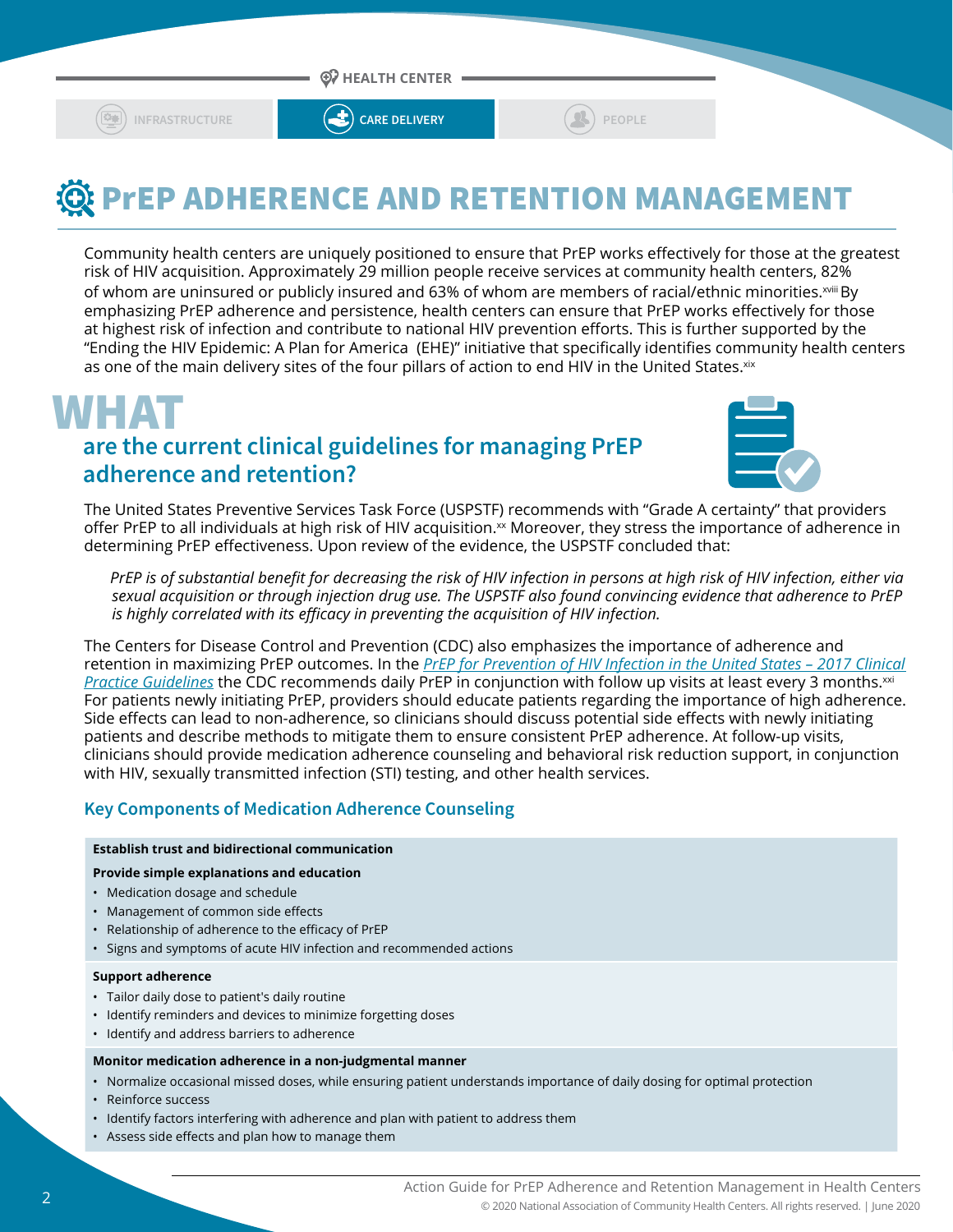

# **We PrEP ADHERENCE AND RETENTION MANAGEMENT**

While self-reporting (asking the patient how often he or she is taking their medicine) is the most widely used method of assessing medication adherence, it is subject to bias and several studies note a discrepancy between self-reported PrEP adherence and actual PrEP adherence.<sup>xxii</sup> Alternatively, objective adherence monitoring with biomarkers of adherence (i.e., urine or blood concentrations of PrEP drug components) can play a key role in targeting adherence support to those who need it most. Numerous scientific studies have been published noting a protective effect of certain drug concentrations in plasma, urine, hair, and dried blood spot.<sup>xxiii</sup> Likewise, several innovations have led to the commercialization and utilization of biomarker-based objective adherence monitoring, especially urine-based methods, that are routinely used at PrEP clinics nationwide.

## **can health centers impact PrEP adherence and retention?** HOW



Health centers play an integral role in ensuring that PrEP works effectively for those at the greatest risk of HIV acquisition. Nevertheless, supporting patients to sustain medication and appointment adherence requires buy-in from stakeholders at all levels of the organization. Holistic support services are needed to ensure patients remain adherent and retained in care.

Health centers can use the following 5 action steps to optimize the efficacy of their PrEP program.

### **5 STEP ACTION GUIDE**

- **STEP 1 ENGAGE leadership:** Make adherence and retention an organizational priority and focal point of the health center's PrEP program with buy-in from leadership.
- **STEP 2 ADOPT and implement an objective adherence monitoring and adherence support protocol:**  Use the protocol to facilitate the allocation of patient-level adherence support services.
- **STEP 3 USE adherence data to identify patients at risk of future non-retention (patient level):**  Segment your patient population into target groups in need of PrEP retention support services.
- **STEP 4 MONITOR trends in adherence across patients and demographics (clinic-level):** Use data generated by adherence testing to improve the quality of PrEP services.
- **STEP 5 MAXIMIZE reimbursement for adherence and retention support services:**  Identify the billing codes that correspond with testing and support services provided to PrEP patients and train staff on how to utilize them.

*\*The CDC does not explicitly recommend using objective adherence monitoring to assess PrEP adherence, in part because very few methods were available at the time that the PrEP guidelines were written. In their PrEP guidelines, the CDC cites (1) a lack of established drug concentrations that correspond to prevention of HIV acquisition and (2) limited availability of laboratories that can measure drug concentrations for PrEP patients.*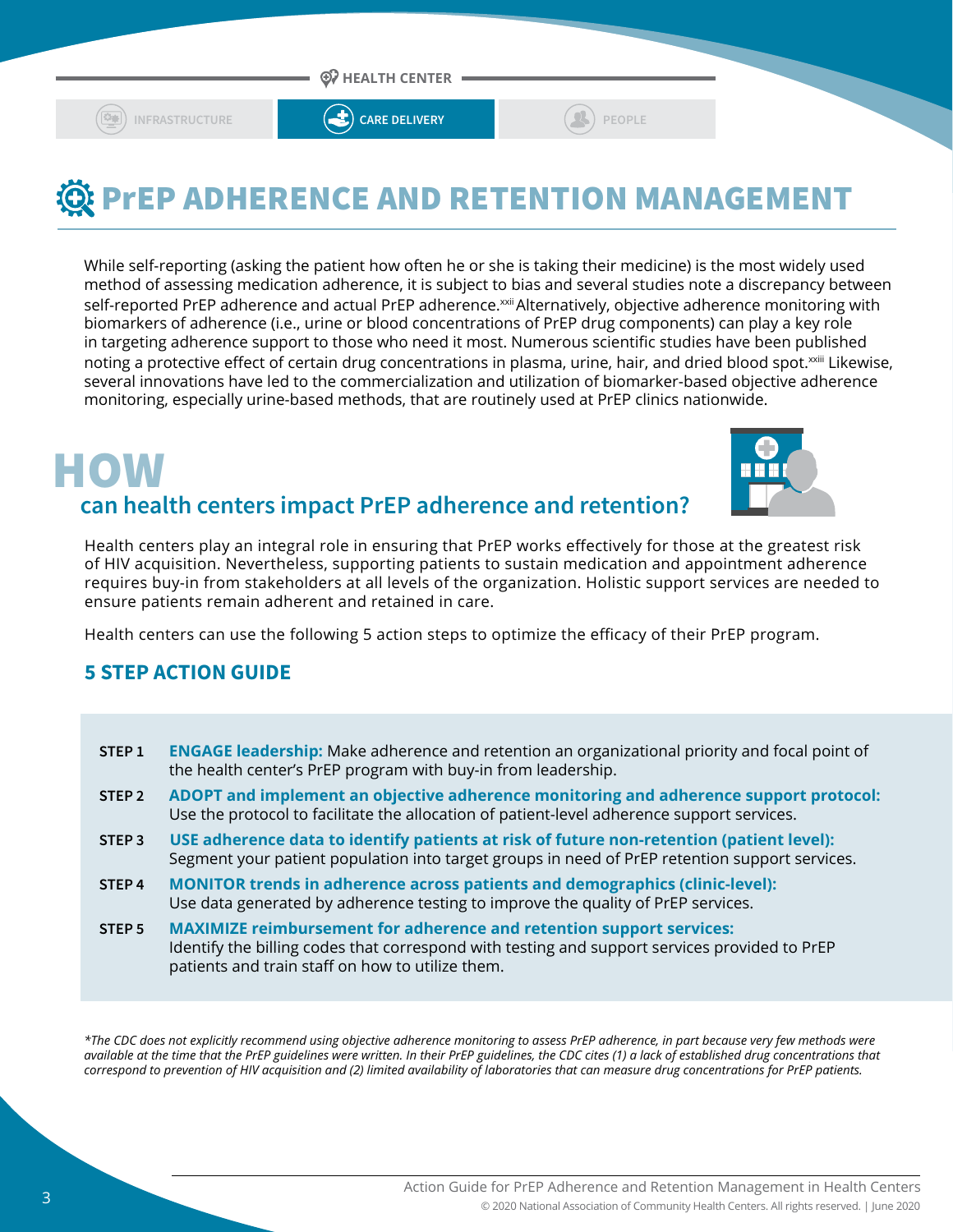

### **@ PrEP ADHERENCE AND RETENTION MANAGEMENT**

#### **ENGAGE leadership** STEP 1

The first step in improving PrEP outcomes across your health center's PrEP population is building consensus within the organization regarding the importance of PrEP adherence and retention. Name a clinical lead who is responsible for managing activities related to PrEP adherence and retention. Ensure that leadership supports this staff member through messaging, dedicated time, and additional resources to carry out necessary activities.

In conjunction with leadership, set short-term and long-term targets for PrEP adherence and retention. Short-term targets could include training staff and updating PrEP care protocols. Long-term targets could include 6-month and 12-month adherence and retention metrics across PrEP patients.



**Action Item: Leadership acknowledges PrEP adherence and retention as an explicit priority and updates broader health center strategy to include this new priority. Appoint a PrEP adherence and retention clinical lead and work with leadership to set benchmarks for success.**

#### **ADOPT and implement an objective adherence monitoring and adherence support protocol** STEP<sub>2</sub>

 Identifying patients in need of enhanced adherence and retention support services is a requisite first step to intervening and improving PrEP outcomes. This can be achieved by adopting and integrating routine objective adherence testing into your health center's standard PrEP clinical workflow.

Biomarker-based methods of assessing adherence to PrEP (e.g., urine-based adherence testing or dried blood spot) can be utilized to objectively identify non-adherent patients and link them to adherence support services. Urine-based objective adherence testing – an indicator of recent PrEP adherence – is noninvasive and easy to implement, as urine samples are already routinely collected for STI testing. Dried blood spot adherence testing – an indicator of longterm PrEP adherence – only requires a fingerstick and can be quickly collected at routine appointments.

For patients identified as "non-adherent," clinicians can employ integrated motivational interviewing, and informed choice counseling. For example, Next Steps Counseling (iNSC) is an evidence-based intervention to improve adherence, which entails:

- Share adherence test results in a non-judgmental manner
- Discuss barriers to adherence
- Brainstorm solutions to improve adherence

iNSC paired with a biomarker-based method of assessing PrEP adherence generated a 50% improvement in PrEP adherence in a 2017 study.<sup>xxiv</sup>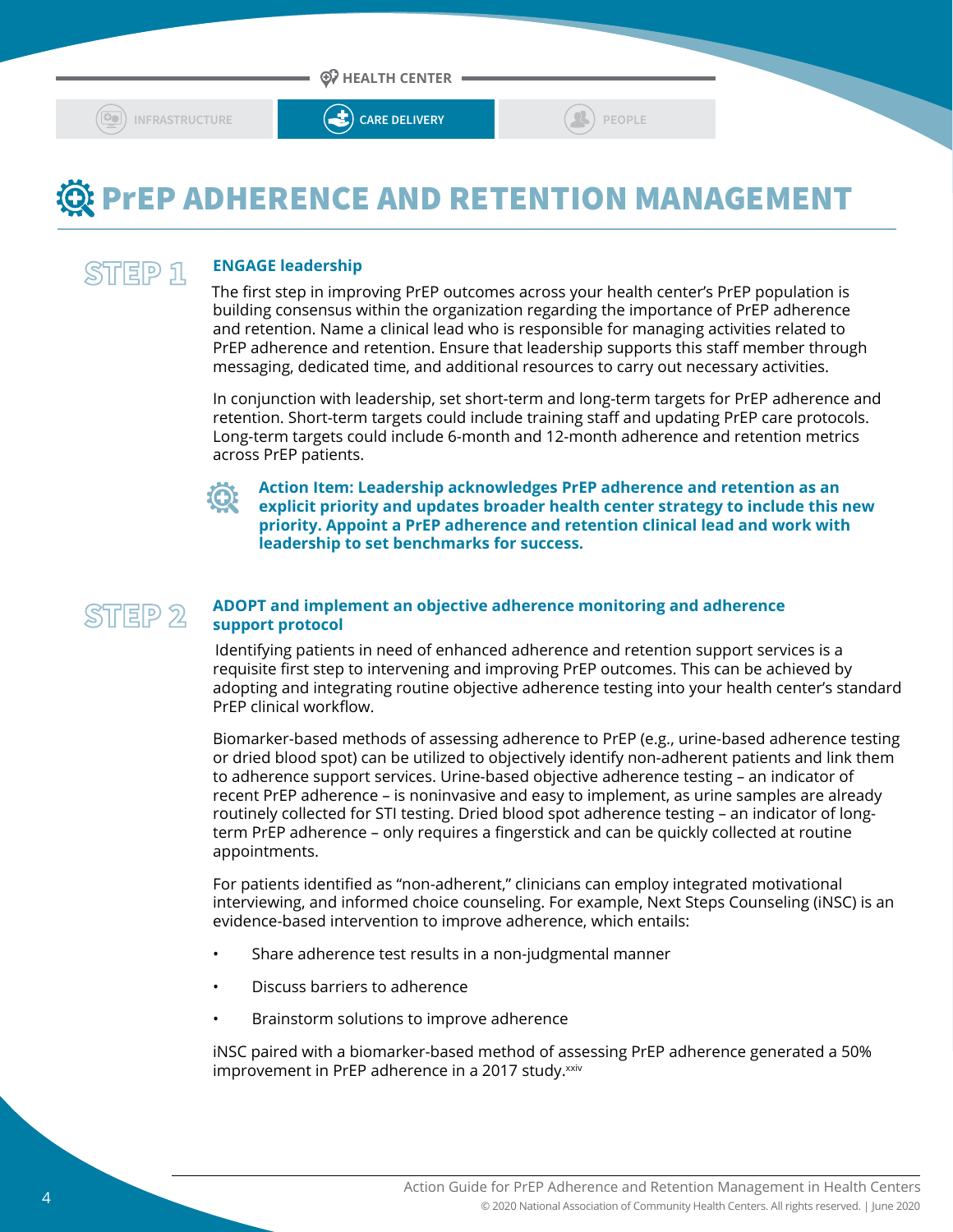

### **@ PrEP ADHERENCE AND RETENTION MANAGEMENT**

Utilize a patient portal available through your existing electronic medical record or through an external patient centric and PrEP-specific vendor (e.g., Healthvana, PlushCare, or MISTR) to provide diagnostic results directly to your patients. These tools can be effective at increasing patient engagement in care and also improving adherence and retention.

**Action Item: Leadership and PrEP leads should update clinical protocols or standard operating procedures to include routine objective adherence monitoring and support services for all patients on PrEP. Once updated, train staff on how to conduct adherence testing and provide iNSC to non-adherent patients.** 

### STEP 3

#### **USE adherence data to identify patients at risk of future non-retention (patient level)**

In addition to identifying patients who are not consistently taking PrEP, objective adherence testing can be used to identify patients at risk of dropping out of care. Research shows that non-adherent patients are more likely to drop out of care than adherent patients. As objective adherence testing is rolled out to PrEP patients, ensure that non-adherent patients receive support services to bolster both adherence and PrEP retention.

Create patient tracking and outreach systems to monitor and improve PrEP retention. Update databases and electronic medical records to track previous adherence status and appointment attendance performance. Create automated registries of patients at higher-risk for non-retention and target outreach efforts to minimize loss-to-follow-up. Targeted outreach activities can include:

- Send monthly appointment reminders
- Call patients the week before appointment
- Ensure staff are available to communicate with patients in between appointments

An app-based portal that provides direct contact between staff and patient can facilitate communication around retention support and increase the likelihood of keeping individuals in care.

**Action Item: Create a registry of previously non-adherent patients and allocate additional support services to ensure they present for their quarterly clinic visit.**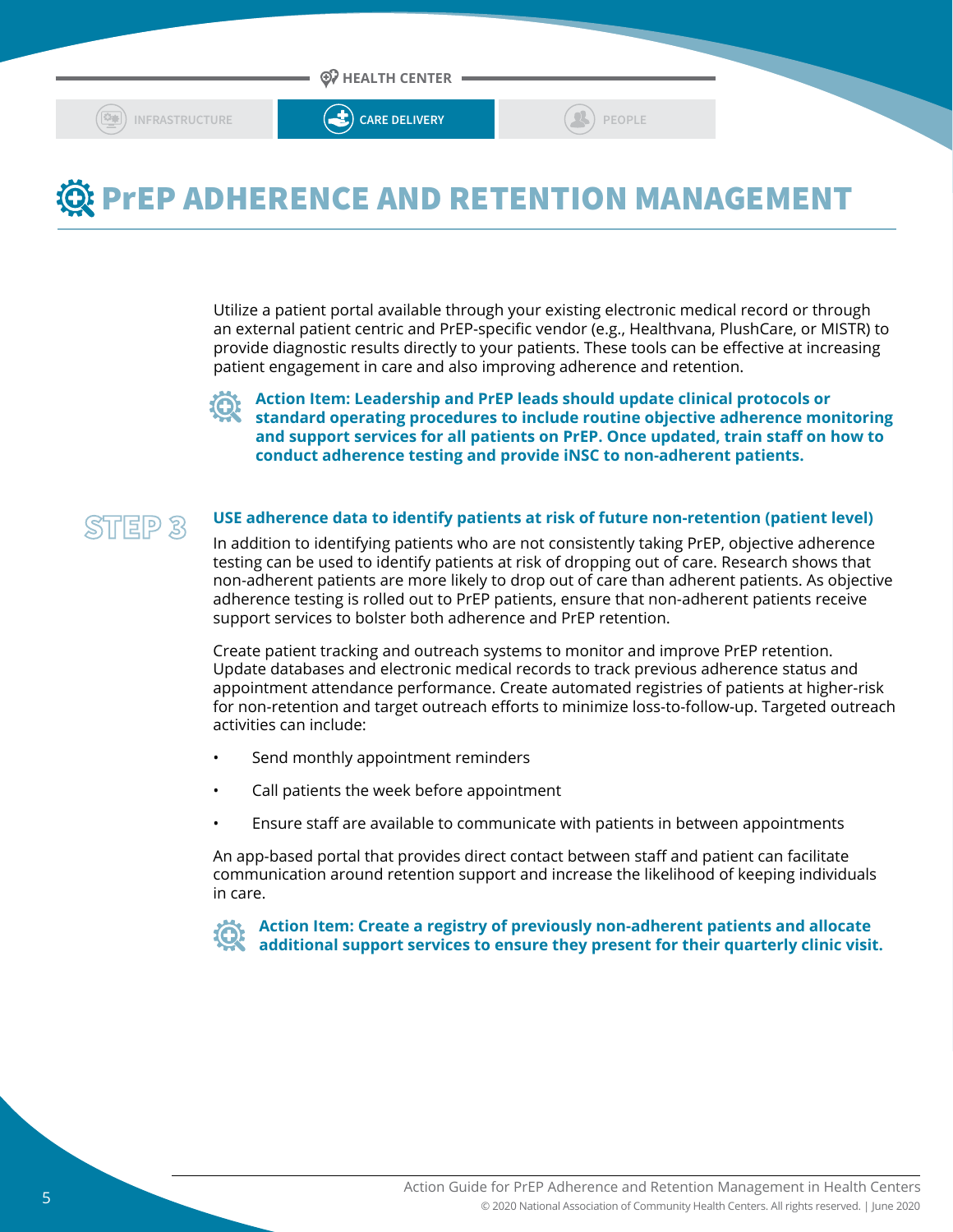



### **@ PrEP ADHERENCE AND RETENTION MANAGEMENT**

STEP 4

### **MONITOR trends in adherence across patients and demographics (clinic-level)**

By implementing routine adherence testing, your clinic is generating a wealth of behavioral data that was previously undetectable. Your center can now track patient- and clinic-level adherence and retention metrics, including but not limited to:

- Overall adherence rates across the health center, disaggregated by race, ethnicity, sexual orientation, sex assigned at birth, and gender
- Patient-level adherence trends since PrEP initiation
	- Proportion of non-adherent patients who demonstrate adherence at their next appointment after receiving adherence support services
	- Appointment attendance rates
	- 3-, 6-, and 12-month retention in care rates

This data can be used to run reports for leadership and refine benchmarks based on organizational performance.

**Action Item: Regularly monitor adherence and retention trends, identify patients and sub-populations at greater risk, and adjust support services to improve performance across the health center.**



#### **MAXIMIZE reimbursement for adherence and retention support services**

Insurers will generally reimburse your health center for routine PrEP adherence testing and counseling. The following reimbursement codes have been identified by the **"**[Billing Coding](https://www.nastad.org/resource/billing-coding-guide-hiv-prevention)  [Guide for HIV Prevention](https://www.nastad.org/resource/billing-coding-guide-hiv-prevention)**"**xxv compiled by NASTAD (National Alliance of State and Territorial AIDS Directors) as potentially useful for adherence and retention counseling:

| Z51.81      | Encounter for therapeutic drug level monitoring. Use for PrEP monitoring.                                                                                                     |
|-------------|-------------------------------------------------------------------------------------------------------------------------------------------------------------------------------|
| Z79.899     | Other long term (current) drug therapy. Use for PrEP monitoring.                                                                                                              |
| 99401-99404 | Preventive medicine counseling and/or risk factor reduction interventions provided to an individual.                                                                          |
| 99411-99412 | Preventive medicine counseling and/or risk factor reduction interventions provided in a<br>group setting.                                                                     |
| 98960-98962 | Self management education and training face-to-face for 1-8 patients. In certain states, can be<br>performed by a non-licensed peer provider (e.g., Community Health Worker). |

**Action Item: Identify sources of reimbursement for HIV prevention, PrEP adherence testing, and support services; train staff on how to incorporate these billing codes into the electronic medical record and billing systems.**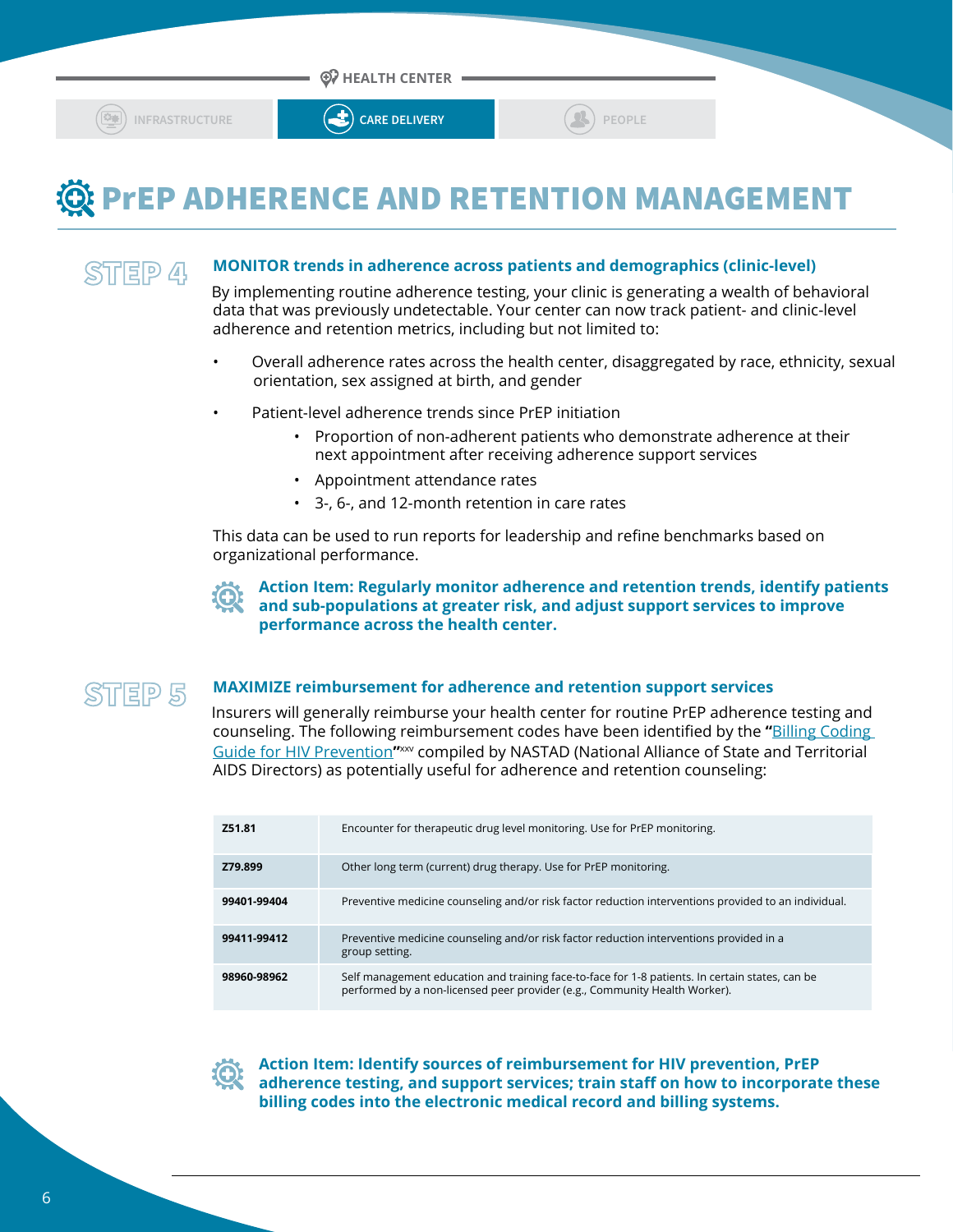



## **We PrEP ADHERENCE AND RETENTION MANAGEMENT**

*This project is supported by the Health Resources and Services Administration (HRSA) of the U.S. Department of Health and Human Services (HHS) as part of an award totaling \$6,375,000 with 0 percent financed with non-governmental sources. The contents are those of the author(s) and do not necessarily represent the official views of, nor an endorsement, by HRSA, HHS, or the U.S. Government. For more information, please visit HRSA.gov.*

#### **References**

- i. HIV Surveillance | Reports| Resource Library | HIV/AIDS | CDC.<https://www.cdc.gov/hiv/library/reports/hiv-surveillance.html.> Published November 2019. Accessed April 29, 2020.
- ii. AIDSinfo. UNAIDS. http://aidsinfo.unaids.org/. Accessed April 29, 2020.
- iii. HIV Surveillance | Reports| Resource Library | HIV/AIDS | CDC.<https://www.cdc.gov/hiv/library/reports/hiv-surveillance.html.> Published November 2019. Accessed April 29, 2020.
- iv. HIV Surveillance | Reports| Resource Library | HIV/AIDS | CDC.<https://www.cdc.gov/hiv/library/reports/hiv-surveillance.html.> Published November 2019. Accessed April 29, 2020.
- v. Hess KL, Hu X, Lansky A, Mermin J, Hall HI. Lifetime risk of a diagnosis of HIV infection in the United States. Ann Epidemiol. 2017;27(4):238[1243. doi:10.1016/j. annepidem.2017.02.003
- vi. HIV Surveillance | Reports| Resource Library | HIV/AIDS | CDC.<https://www.cdc.gov/hiv/library/reports/hiv-surveillance.html.> Published November 2019. Accessed April 29, 2020.
- vii. Anderson PL, Glidden DV, Liu A, et al. Emtricitabine-tenofovir concentrations and pre-exposure prophylaxis efficacy in men who have sex with men. Sci Transl Med. 2012;4(151):151ra125. doi:10.1126/scitranslmed.3004006
- viii. Sidebottom D, Ekström AM, Strömdahl S. A systematic review of adherence to oral pre-exposure prophylaxis for HIV how can we improve uptake and adherence?. BMC Infect Dis. 2018;18(1):581. Published 2018 Nov 16. doi:10.1186/s12879-018-3463-4
- ix. Serota DP, Rosenberg ES, Lockard AM, et al. Beyond the Biomedical: Preexposure Prophylaxis Failures in a Cohort of Young Black Men Who Have Sex With Men in Atlanta, Georgia. Clin Infect Dis. 2018;67(6):965[1970. doi:10.1093/cid/ciy297
- x. Hosek SG, Rudy B, Landovitz R, et al. An HIV Preexposure Prophylaxis Demonstration Project and Safety Study for Young MSM. J Acquir Immune Defic Syndr. 2017;74(1):21‐29. doi:10.1097/QAI.0000000000001179
- xi. Eaton LA, Matthews DD, Bukowski LA, et al. Elevated HIV Prevalence and Correlates of PrEP Use Among a Community Sample of Black Men Who Have Sex With Men. J Acquir Immune Defic Syndr. 2018;79(3):3390346. doi:10.1097/QAI.0000000000001822
- xii. Hosek SG, Rudy B, Landovitz R, et al. An HIV Preexposure Prophylaxis Demonstration Project and Safety Study for Young MSM. J Acquir Immune Defic Syndr. 2017;74(1):21‐29. doi:10.1097/QAI.0000000000001179
- xiii. Eaton LA, Matthews DD, Bukowski LA, et al. Elevated HIV Prevalence and Correlates of PrEP Use Among a Community Sample of Black Men Who Have Sex With Men. J Acquir Immune Defic Syndr. 2018;79(3):3390346. doi:10.1097/QAI.0000000000001822
- xiv. Hojilla JC, Vlahov D, Crouch PC, Dawson-Rose C, Freeborn K, Carrico A. HIV Pre-exposure Prophylaxis (PrEP) Uptake and Retention Among Men Who Have Sex with Men in a Community-Based Sexual Health Clinic. AIDS Behav. 2018;22(4):1096□1099. doi:10.1007/s10461-017-2009-x
- xv. Chan PA, Mena L, Patel R, et al. Retention in care outcomes for HIV pre-exposure prophylaxis implementation programmes among men who have sex with men in three US cities. J Int AIDS Soc. 2016;19(1):20903. Published 2016 Jun 13. doi:10.7448/IAS.19.1.20903
- xvi. Rusie LK, Orengo C, Burrell D, et al. Preexposure Prophylaxis Initiation and Retention in Care Over 5 Years, 2012-2017: Are Quarterly Visits Too Much?. Clin Infect Dis. 2018;67(2):2830287. doi:10.1093/cid/ciy160
- xvii. Marcus JL, Hurley LB, Nguyen DP, Silverberg MJ, Volk JE. Redefining Human Immunodeficiency Virus (HIV) Preexposure Prophylaxis Failures. Clin Infect Dis. 2017;65(10):1768‐1769. doi:10.1093/cid/cix593
- xviii. 2018 National Health Center Data. HRSA. <https://bphc.hrsa.gov/uds/datacenter.aspx.> Accessed April 29, 2020.
- xix. Office of Infectious Disease. Key Strategies in the Plan.<HIV.gov. https://www.hiv.gov/federal-response/ending-the-hiv-epidemic/key-strategies.> Published May 8, 2020. Accessed June 10, 2020.